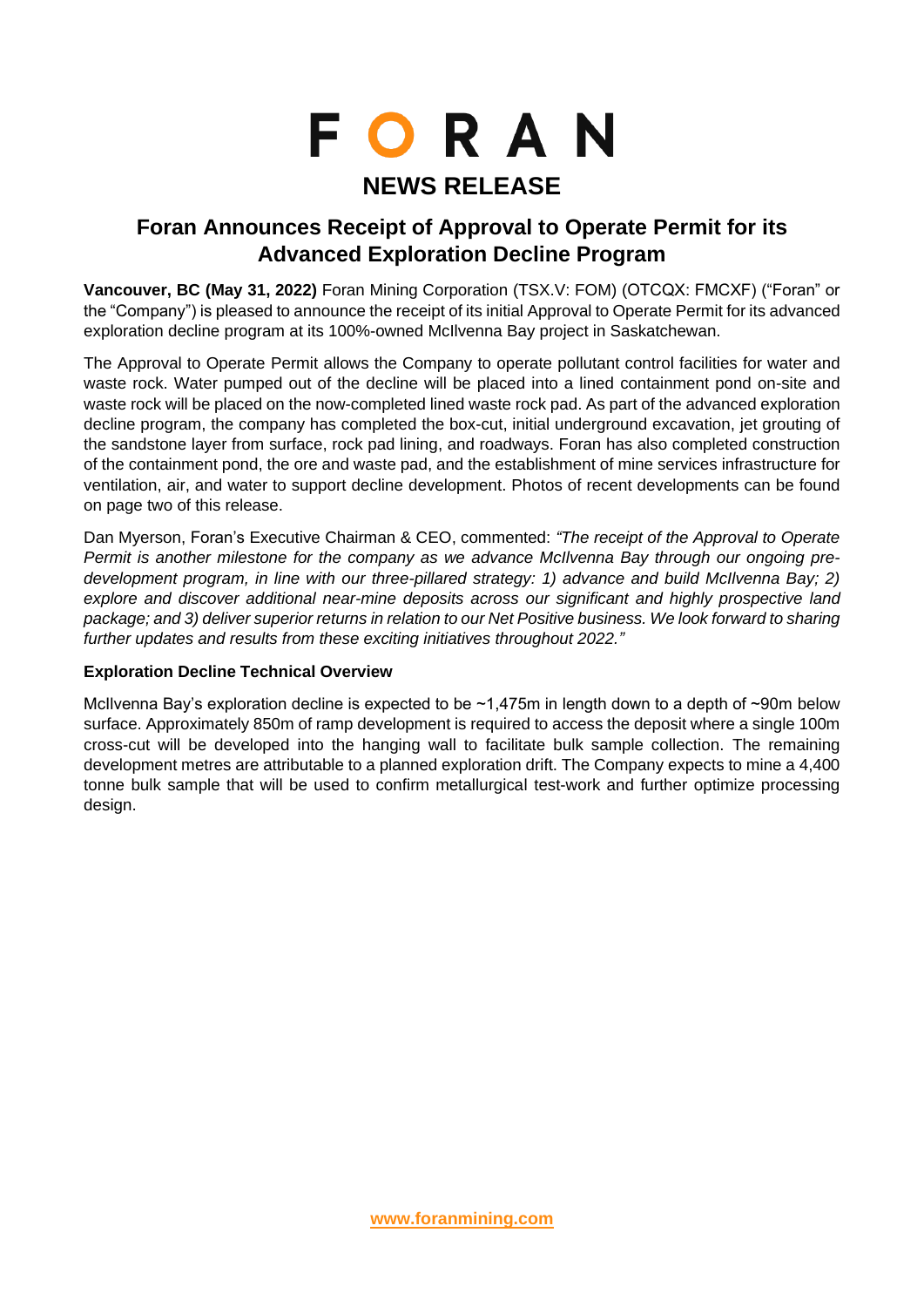**Figure 1 – Containment Pond and Treatment Cells**



**Figure 2 – Mine Air Heater with Fan** 

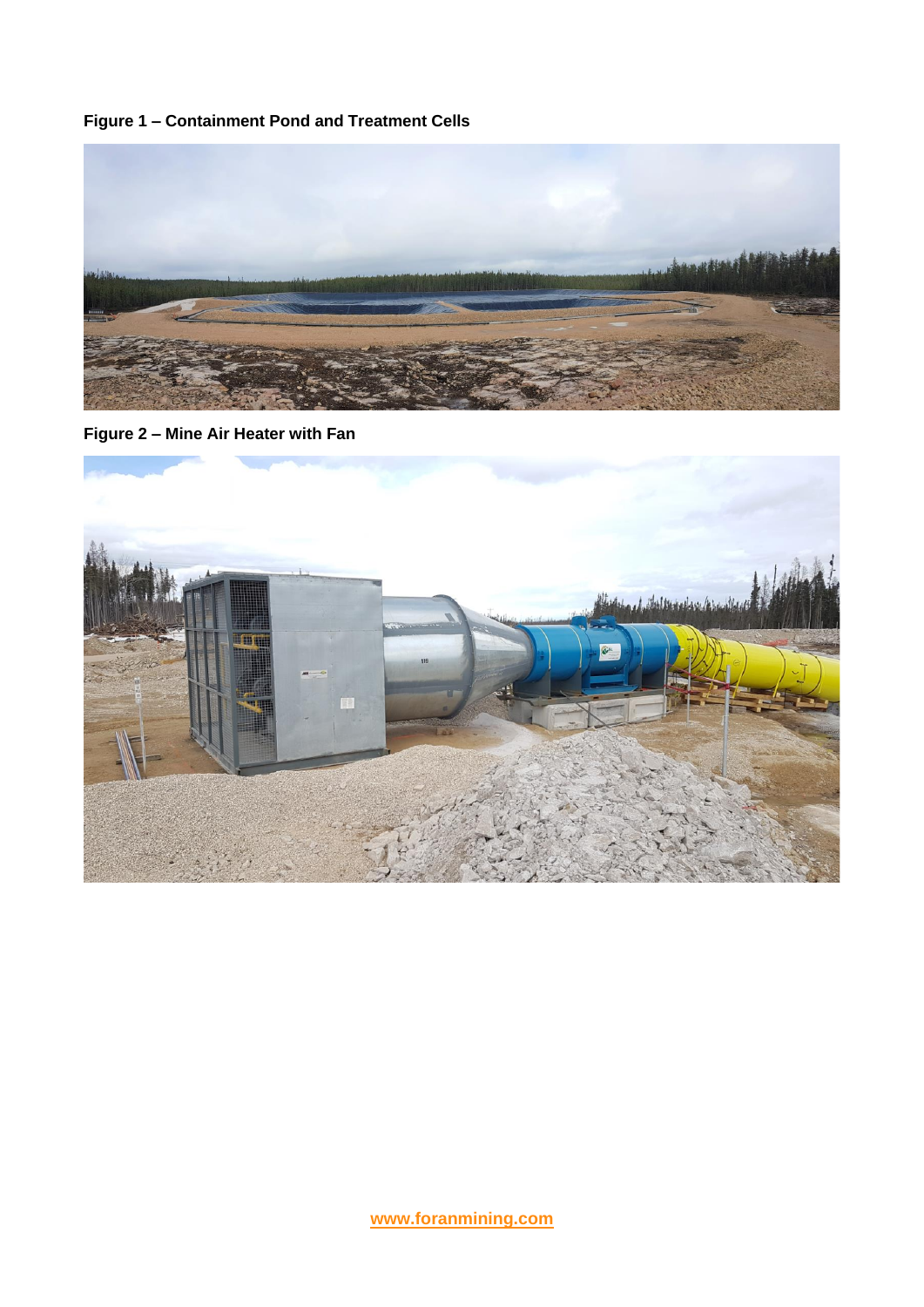### **Qualified Person**

Mr. Roger March, P. Geo., Senior Geoscientist for Foran, is the Qualified Person for all technical information herein and has reviewed and approved the technical information in this release.

#### **FOR ADDITIONAL INFORMATION:**

Jonathan French, CFA Director, Investor Relations 409 Granville Street, Suite 904 Vancouver, BC, Canada, V6C 1T2 [jfrench@foranmining.com](mailto:jfrench@foranmining.com)

Media **Media Enquiries:** SEC Newgate George Esmond/ Peter Tulupman [Foran@secnewgate.co.uk](mailto:Foran@secnewgate.co.uk)

# **About Foran Mining**

Foran Mining is a copper-zinc-gold-silver exploration and development company, committed to supporting a greener future, empowering communities and creating circular economies which create value for all our stakeholders, while also safeguarding the environment. The McIlvenna Bay project is located entirely within the documented traditional territory of the Peter Ballantyne Cree Nation. The Company also owns the Bigstone project, a resource-development stage deposit located 25km southwest of its McIlvenna Bay project.

McIlvenna Bay is a copper-zinc-gold-silver rich VHMS deposit intended to be the centre of a new mining camp in a prolific district that has already been producing for 100 years. McIlvenna Bay sits just 65km West of Flin Flon, Manitoba and is part of the world class Flin Flon Greenstone Belt that extends from Snow Lake, Manitoba, through Flin Flon to Foran's ground in eastern Saskatchewan, a distance of over 225km.

McIlvenna Bay is the largest undeveloped VHMS deposit in the region. The Company announced the results from its Feasibility Study on February 28, 2022, outlining that current mineral reserves would support an 18-year mine life producing an average of 65 million pounds of copper equivalent annually. The Company filed a NI 43-101 Technical Report for the McIlvenna Bay Feasibility Study on April 14, 2022. The Company filed a NI 43-101 Technical Report for the Bigstone Deposit resource estimate on February 11, 2022.

Foran trades on the TSX.V under the symbol "FOM" and on the OTCQX under the symbol "FMCXF".

Neither the TSX-V nor its Regulation Services Provider (as that term is defined in the policies of the TSX-V) accepts responsibility for the adequacy of this release. No stock exchange, securities commission or other regulatory authority has approved or disapproved the information contained herein.

#### **Forward Looking Statements**

## CAUTIONARY NOTE REGARDING FORWARD LOOKING STATEMENTS

This news release contains "forward-looking information" (also referred to as "forward looking statements"), which relate to future events or future performance and reflect management's current expectations and assumptions. Often, but not always, forward-looking statements can be identified by the use of words such as "plans", "hopes", "expects", "is expected", "budget", "scheduled", "estimates", "forecasts", "intends", "anticipates", or "believes" or variations (including negative variations) of such words and phrases, or state that certain actions, events or results "may", "could", "would", "might" or "will" be taken, occur or be achieved. Such forward-looking statements reflect management's current beliefs and are based on assumptions made by and information currently available to the Company. All statements,